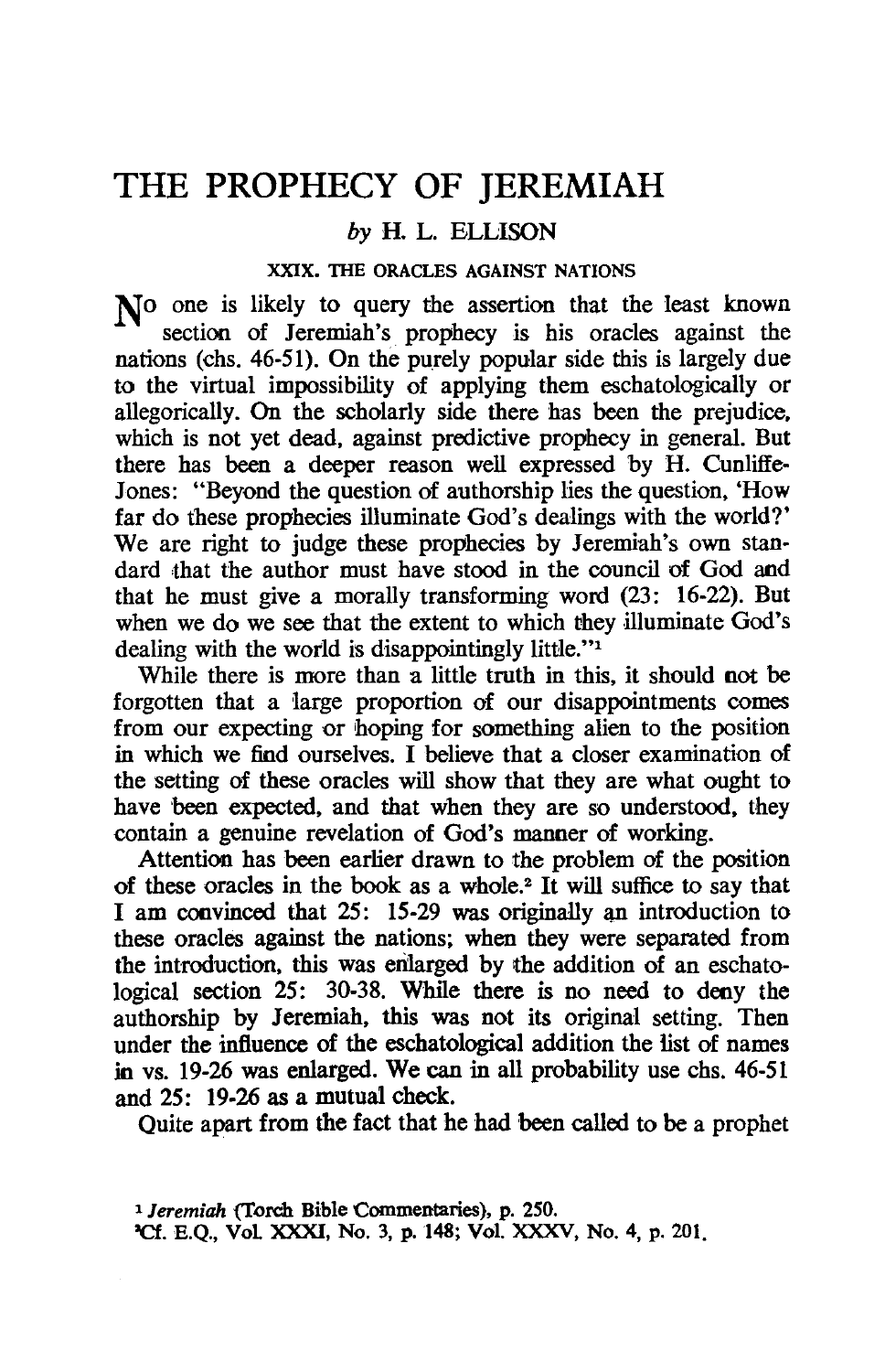to the nations (1 : 5) Jeremiah intervened in the "foreign ministers' conference" in the fourth year of Zedekiah (27: 1-4)<sup>3</sup> and sent a message to their rulers (27: 5-11). So there is no reason for doubting that the oracles of chs. 46: 1-49: 22 were sent to the countries concerned.4 On the other hand, both the analogy of other prophets and the obvious force of 36: 2, which includes the prophecies against the nations, makes it clear that these oracles were delivered primarily for the instruction of Judah.

When the news of the battle of Carchemish was received, Jeremiah proclaimed Nebuchadrezzar king of the western Fertile Crescent (25: 9). If this message was to be taken seriously, the same proclamation had to be made to the other nations concerned. If we take this fact seriously, it will lead us to realize that there is a deep-reaching difference between most of Jeremiah's foreign oracles and those in the other prophets. There is nothing of the Day of the Lord about Jeremiah's and they are not called forth primarily by the faults of the nations concerned. It is true that their past faults would influence their reaction to Nebuchadrezzar, but they are not being condemned for them. This in itself largely answers Cunliffe-Jones's criticism, for here we have God's revelation of how our past will influence us in the changes through which the world is passing round us.

#### DAMASCUS (49: 23-27)

Even though it stands in LXX, we can probably ignore this oracle with safety. Even the non-mention of Damascus in 25: 19- 25, if there were no other grounds for doubt, would make its genuineness doubtful. But there seem to be no grounds in the history of the time for us to consider attributing it to Jeremiah. Whatever connection there may once have been between Arpad, Hamath and Damascus, when they were conquered by the Assyrians they fell into different provinces. All of them recovered their commercial prosperity, at least in part, but there is no evidence for a restoraton of political importance.<sup>5</sup> Furthermore there is no mention of them in the *Babylonian* Chronicle as playing any part in Nebuchadrezzar's Carchemish or immediate post-Carchemish campaigns.<sup>6</sup>

Even those who are disposed to accept the possibility of genuine material find it impossible to accept vs. 26, 27 as from Jeremiah.

<sup>6</sup> Cf. D. J. Wiseman in DOTT, pp. 78f.

<sup>8</sup> Cf. E.Q., Vol. XXXVII, No. 3, p. 149.

<sup>4</sup> Cf. E.Q., Vol. XXXV, No. 4, p. 201.

<sup>5</sup> Cf. *New Bible Dictionary,* pp. 86b, 289a. SOla.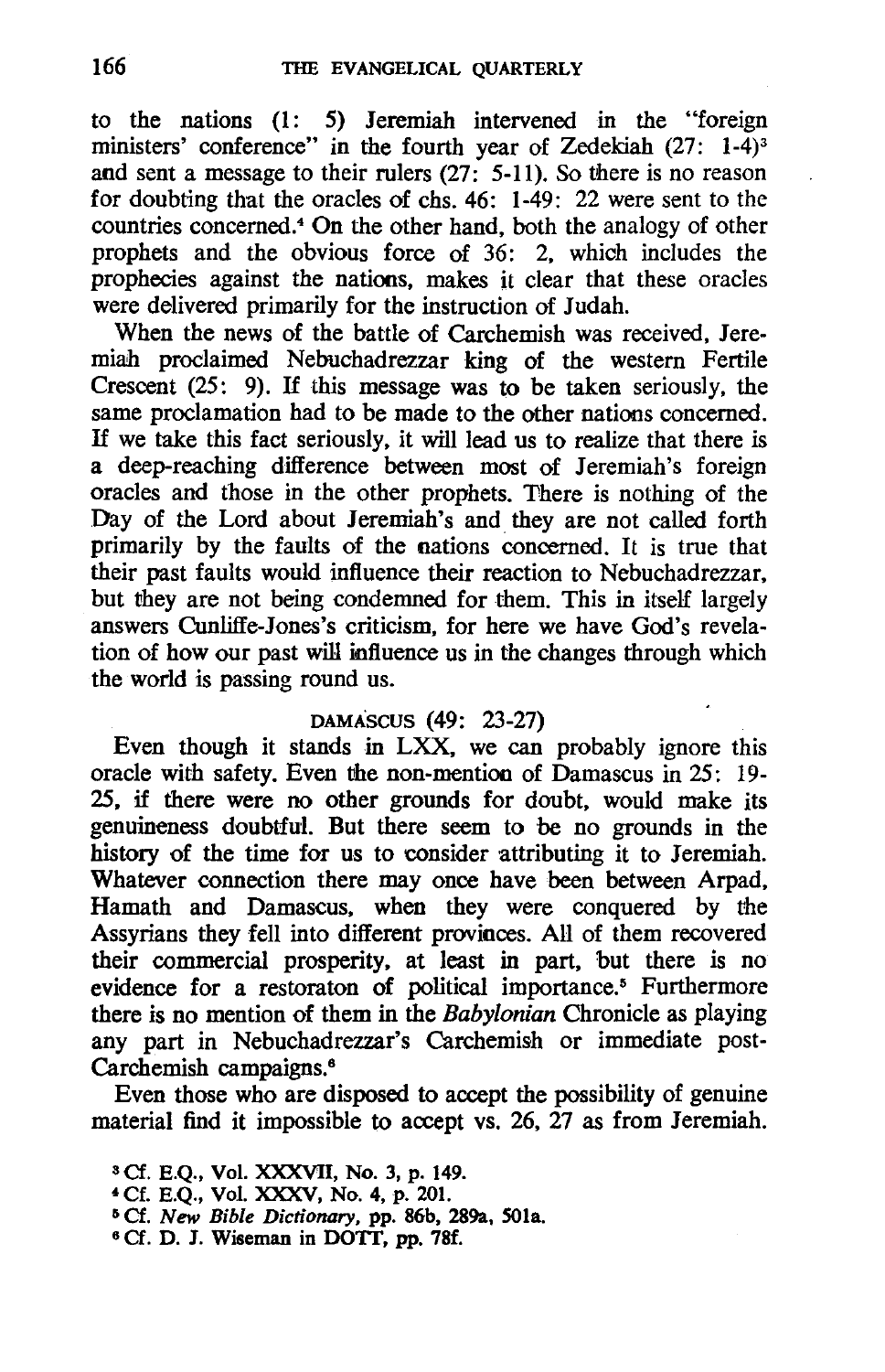Both Rudolph<sup>7</sup> and Weiser<sup>8</sup> give adequate reasons for dismissing the whole. The section is probably the torso of an oracle from an earlier prophet.

#### THE ORACLES AGAINST EGYPT (CH. 46)

There are two oracles in this chapter. The former, vs. 3-12, was spoken before the defeat of the Egyptians at Carchemish (note the tense in v. 10); the latter, vs. 14-24, could be at any time down to and including that of the oracles in chs. 43, 44. Most scholars prefer, almost certainly correctly, a date only shortly after the former. There is every probability that vs. 27, 28 are an editorial addition from  $30:10.11$ .

We may find something offensive in the way Jeremiah stands aloof, mocking the agony of Egypt and calling its ruler, "Noisy" one who lets the hour go by" (v. 17. R.S.V.)." The defiance of Egypt is compared with the angry hiss of a snake taking refuge in the undergrowth (v. 22). while its papyrus swamps are mockingly compared with a forest (v. 23). Yet Jeremiah's attitude was fair enough. We expect national self-interest to dominate international politics. but it seldom goes as far as it did with Egypt. Its foreign policy had brought Israel to its doom. and now it was threatening to destroy Judah. The Rab-Shakeh's mocking description. "Egypt. that broken reed of a staff. which will pierce the hand of any man who leans on it" (2 Ki. 18: 21), had proved itself amply true.

Except when an occasional wave of madness swept over Egypt's rulers and revived in them memories of ancient greatness, their one interest in Palestine was to keep one or more buffer states between them and whatever power might be marching south through the land. In due course Egypt had reaped what it had sown at the hands of Esarhaddon and Ashur-bani-pal. When the power of Assyria began to shrivel away Egypt recovered her independence but showed that it had learnt little or nothing. Necho defeated Josiah as he marched north. ostensibly to help Assyria in its death throes. but really to act as a scavenging vulture at its death. Later, under Zedekiah. Judah was to be sacrificed as Israel had been earlier. to serve the ends of Egypt. We. can be surprised at Jeremiah's self-control. and there is nothing more mocking in the name he gives Pharaoh than Isaiah's. "Rahab who sits still" (lsa. 30. 7).

*7 Jeremia<sup>t</sup>*, p. 271.<br><sup>8</sup> *Das Buch des Propheten Jeremia<sup>t</sup>*, pp. 411f.<br><sup>9</sup> The exact force of the Heb. is not clear, and this rendering goes against the punctuation of the MT. but something of the kind is clearly meant; it reads better than RV, which follows the MT punctuation.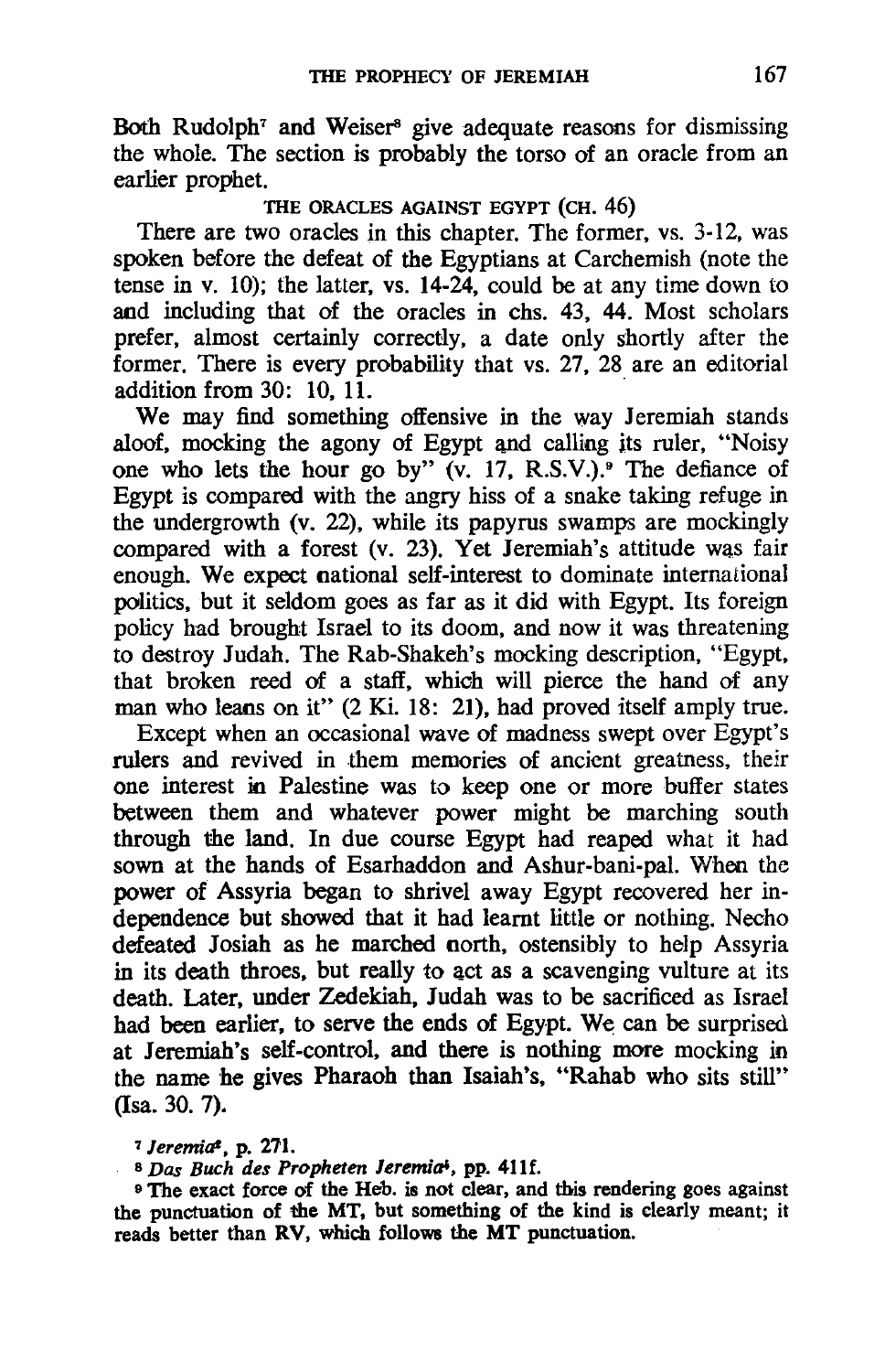What should Jeremiah have said? A call to repentance was too late; a vision of Egypt's going down into Sheol with those it had betrayed was no consolation in the shadow of Jerusalem's coming doom. In fact Jeremiah was not interested in giving Judah any consolation. By a mocking picture of Egypt's complete collapse he might hope to make his fellow-countrymen realize the folly of resisting Nebuchadrezzar, and the even greater madness of putting any trust in Egypt.

It is specially noteworthy that Jeremiah does not even enumerate Egypt's sins. Egypt was resisting God's king and Egypt was paying the price. In a prose oracle (vs. 25, 26), where the prose is rather a sign of emphasis than of the work of a later editor, it is all summed up briefly. The whole pride of Egypt, its gods and its kings, was simply to be handed over to Nebuchadrezzar, but also "those who trust in him". Judah with its heart fixed on Egypt instead of God would simply suffer the fate of Egypt. Then comes the promise, "Afterward Egypt shall be inhabited as in the days of old." This does not stand in LXX, but this does not dispose me to question its authenticity. Pride prevented Egypt from reading the signs of the times aright and Egypt was to pay the price for this. But we are not in the end of history where the final account is made up.

In addition, however, Jeremiah had strictly limited Judah's punishment (25: 11, 12; 29: 10). Judah's sin was greater, for Judah was sinning against the light (3: 11). It was only fair then that Egypt's punishment should also be limited.

### THE PHILISTINES (CH. 47)

It can easily be argued that the Philistines appear next simply because they were next as Jeremiah's eye moved round the neighbours of Judah. Though such a consideration seems obvious to us, it evidently was not obvious in Israel, as is shown by LXX order here-Elam, Egypt, Babylon, Philistines, Edom, Ammon, Arab tribes, Damascus, Moab-and the non-geographical order in Amos 1: 3-2: 3; Isa. 13-23; Ezek. 25, 26. We should at least consider the possibility of another interpretation.

Of all the failures in the period of the Conquest that of not completely capturing and holding the southern coastal plain was the most serious.<sup>10</sup> David could only make the Philistines tributary

10 W. F. Albright, *The Biblical Period from Abraham to Ezra,* p. 36: "Among territory then held and subsequently lost must be counted in particular . . . at least part of the Plain of Sharon, seized by the Sea Peoples. As a result of these the tribes of . . . Dan . . . and Simeon were greatly reduced in power and influence."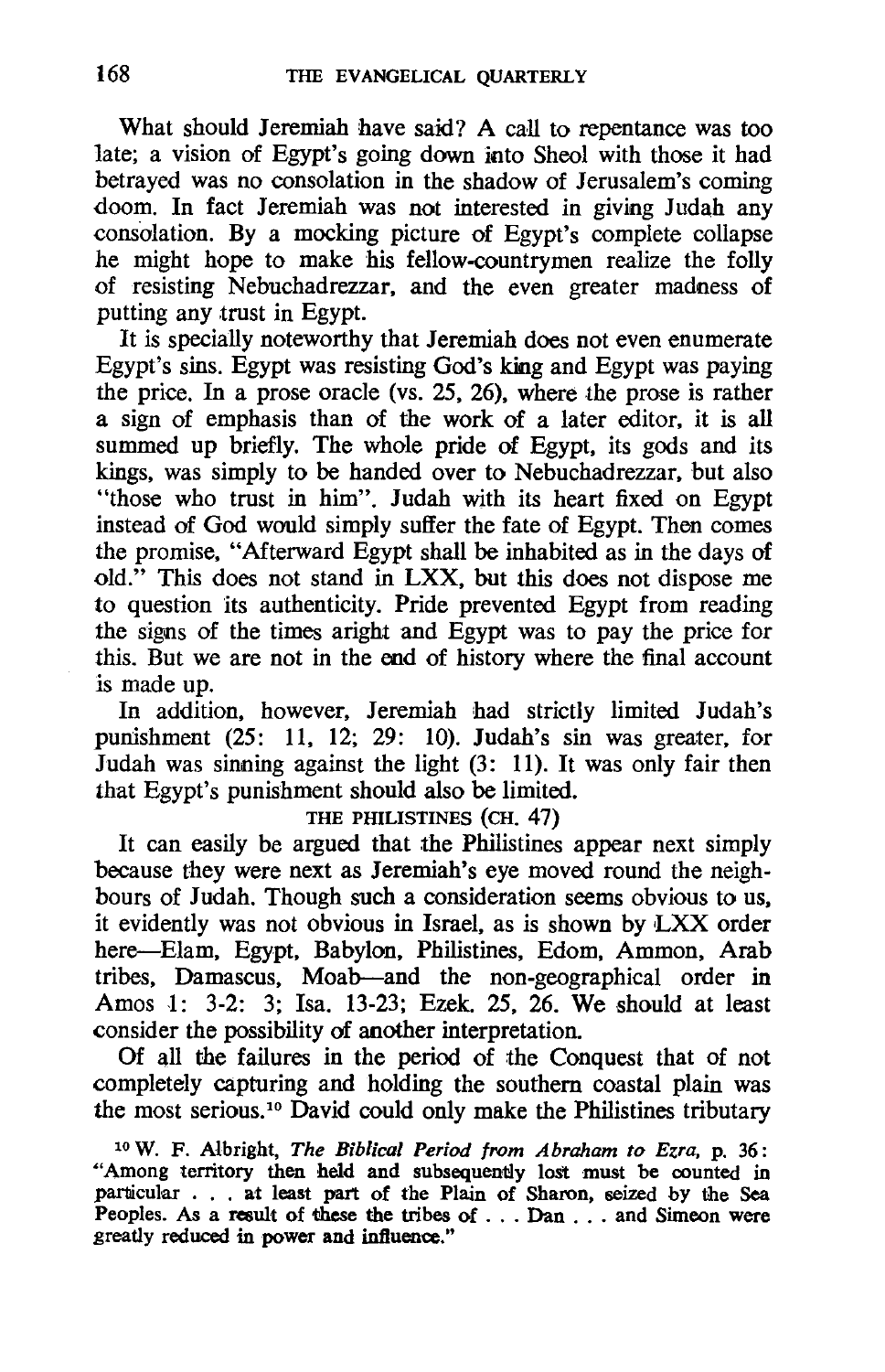without any effort to bring the area completely into Israelite territory. After his death they seem to have transferred their allegiance to Egypt; cf. 1 Ki. 4:  $21^{11}$  This meant that they often served as a sort of Egyptian bridge-head in Palestine. and the impression we glean is that they were normally favourable to Egypt. even when they were not tributary to it.

It will hardly be queried that the LXX reading. "concerning the Philistines" is the original heading. There is as yet no definite historical information in our hands that will help us to identify the background of "before Pharaoh smote Gaza". But the mention of trouble coming "out of the north" (v. 2) makes it plain that the reference to Egyptian action is secondary; Nebuchadrezzar is clearly the enemy envisaged.

The suggestion that the Philistines are mentioned as Egypt's jackal doomed to suffer Egypt's fate seems borne out by other references. There does not seem to have been any outstanding hostility between Judah and Philistia. Amos's condemnation (Amos 1: 6-8) does not imply a crime against Judah; indeed it probably cannot. Again. Isa. 14: 28-31 does not suggest any issue between Judah and Philistia. but it does remind us that in the various Palestinian manoeuvres against Assyria the Philistines normally seem to have played a prominent part. though. let it be said in fairness, they were not always united.

Here again there is no suggestion that whatever punishment was coming to them it was final. The mention of Tyre and Sidon (v. 4) is to be explained by the Phoenician cities' having acted as the furthest outpost of Egypt during Nebuchadrezzar's campaigns.

# AMMON (49: 1-6)

Rudolph12 has shown conclusively that the prophecy against Ammon originally preceded that against Moab. If. as seems almost certain, 48: 2 shows Heshbon being used as Nebuchadrezzar's army headquarters for the attack on Moab, it must come after 49: 3. where its fall is only threatened. Then the 48: 7 really looks back to 49: 3. The order Ammon. Moab. Edom shows the route of the Babylonian invader-the order in 25: 21-Edom. Moab. Ammon-is alphabetic (in Hebrew!).

The motivation of the oracle against Ammon is clear enough. *viz.* its occupation of Israelite territory (v. 1). The reference is to

#### II Was this perhaps part of the price ,Solomon had to pay for his marriage alliance with Egypt?

120p. *cit.,* p. 257.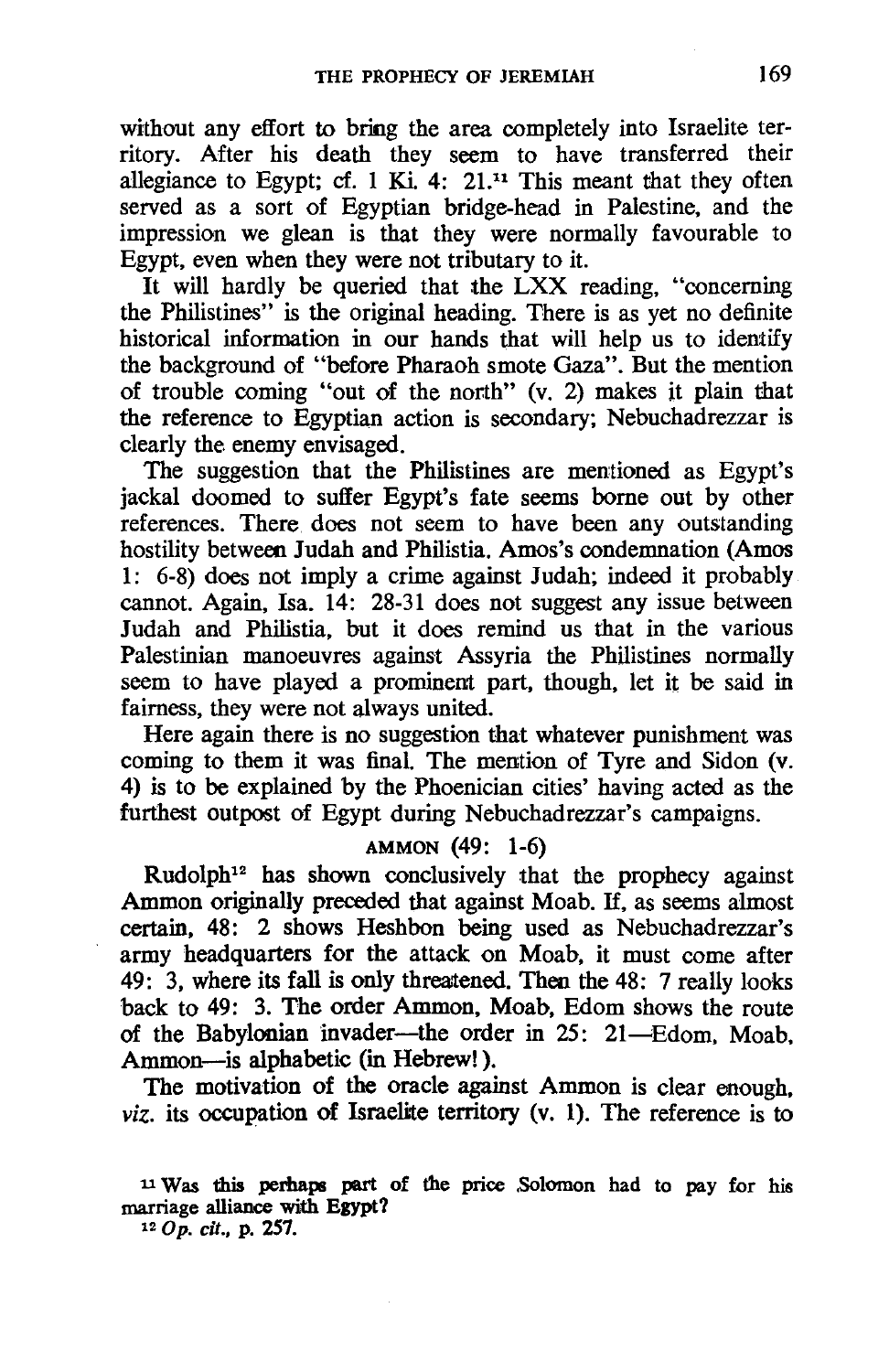at least part of Gad's territory in Gilead and also to the northern part of Reuben's portion for Heshbon (v. 3) lay in it. Reuben is not mentioned, probably because the tribe had lost all visible existence even before the conquest of Transjordan by Tiglathpileser III (2 Ki. 15: 29). Gilead became an Assyrian province. We must assume that, when Assyria collapsed, Ammon moved into Gilead just as Josiah took over the Assyrian provinces west of the Jordan.

On what grounds can we justify the condemnation passed on Ammon? Was it not justified in taking advantage of Assyria's fall? Though we may not understand it in full, it is clear that the Near-Eastern code of national right was very different to ours and that its basis was predominantly religious.

Once Israel's conquest of Canaan had been stabilized, it is remarkable how little its frontiers changed. The most important exception was Moab's conquest of the Reubenite area north of the Arnon. Since Israel had not won this area from Moab. but from Sihon who had earlier taken it from Moab, this may well not be a genuine exception.

It seems clear that once possession of a territory had been established. another people might make it tributary. but it could not dispossess the population by extermination or other means without adequate reason; cf. Amos 1: 3, 13. Such an attempt at a justification can be found in Jdg. 11: 13. and it is based on the land's belonging to a definite deity. To realize this helps us to understand some of the less obvious facts in Israel's history. David and Solomon made no attempt to incorporate the conquered areas into Israel proper. the limits of which remained from Lebo of Hamath to the Brook of Egypt. or from Dan to Beer-sheba. The new settlers in Samaria took it for granted that they must become worshippers of the God of Israel. for He was the God of the land. Since they were living on Israelite soil, it justified John Hyrcanus giving the Idumeans and Aristobulus the Galileans the choice between circumcision and the worship of Israel's God or death.

When the Assyrian power lapsed in Gilead. the basic population remained the descendants of those Israelites who had not been deported. It was not an empty land into which the Ammonites moved. Since they were defying the God of Israel by their action, they were bound to suffer. and the judgment would come through Nebuchadrezzar, God's king. whom they were also defying. There is no suggestion, however. that they had acted with the barbarity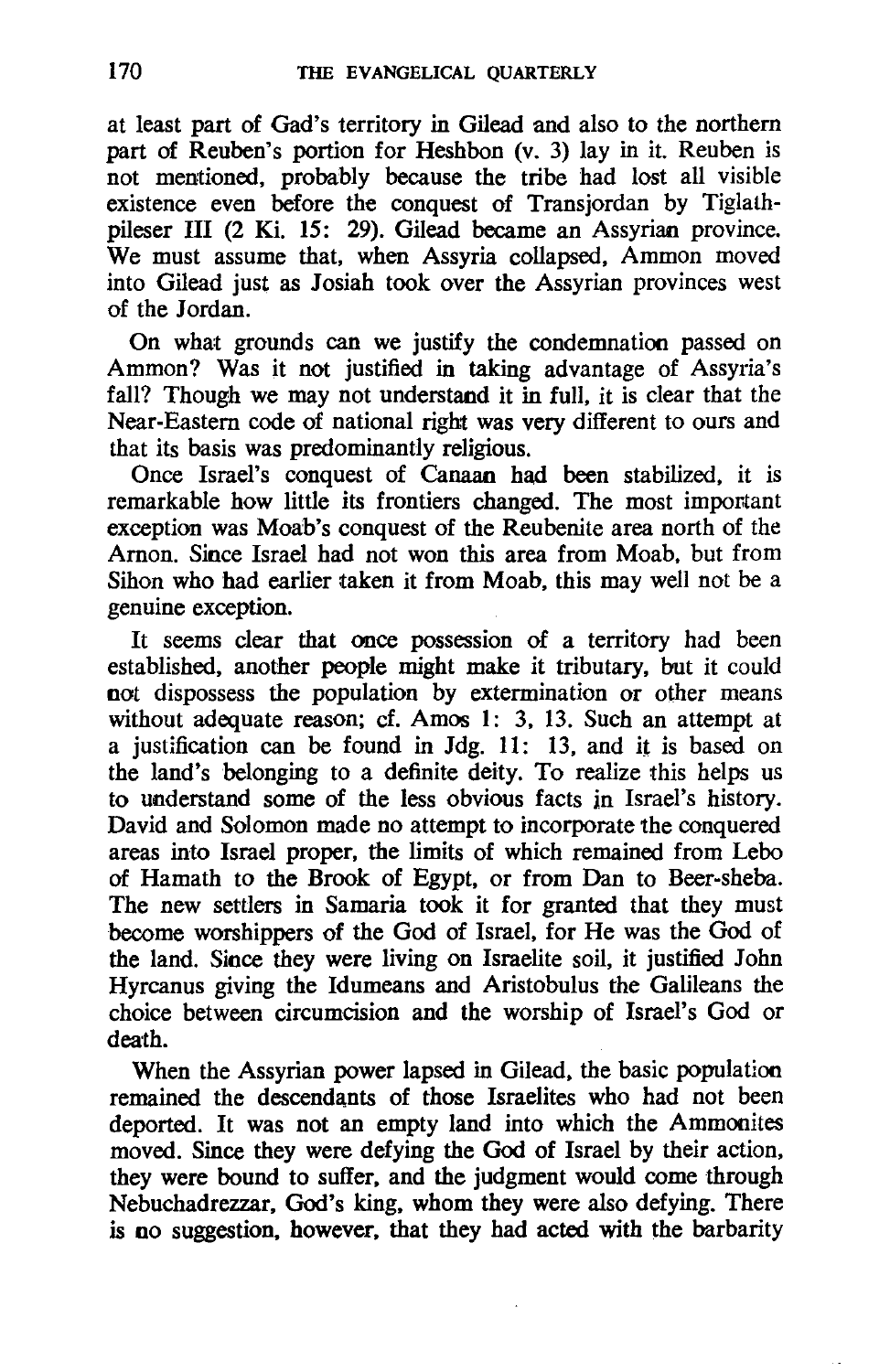they had once used (Amos 1: 13-15). so the doom was a limited one (v. 6). even as Egypt's was to be (46: 26).

### MOAB (CH, 48)

So far in our consideration of these oracles we have not met with any material we could not attribute to Jeremiah except 47: Ib and the oracle against Damascus. Things are very different when we come to the long oracle against Moab. It is not a unity, and certain portions are certainly from elsewhere.

In vs. 1-9 Moab is feminine. but in vs. 11-17 it is masculine. Both sections can come from Jeremiah. but hardly as a unitary oracle. the more so as there is no close link between them. If there are two separate oracles against Egypt, there is no reason why there should not be two against Moab also.

If we were correct in interpreting the reference to Heshbon (v. 2) as meaning that the council of war against Moab would be held there after the defeat of Ammon (cf. 49: 3), then vs. 1-9 are probably the oracle against Moab referred to in 25: 21. for the invader is seen coming from the North. The reason for the judgment on Moab is its trust in material things (v. 7), which, obviously. has emboldened it to defy Nebuchadrezzar, God's king.

We may be certain that v. 10 has nothing to look for in its present setting. It is obviously spoken to someone in Israel; to apply it to Nebuchadrezzar. who was quite ignorant of God's calling, would be absurd. A. S. Peake commented on the verse, "This bloodthirsty verse is surely not Jeremiah's. It was Hildebrand's favourite quotation."13 That Pope Gregory VII should have misused it is no indication of what it meant in its original setting. It could be by Jeremiah, but nothing much depends on the authorship. We should not forget that we are prone to leave to God the "dirty work" that we as His servants should be doing for Him.

The next oracle is presumably vs. 11-20. 28. The prose section (vs. 12, 13) does not awaken suspicion, especially because of the very telling verbal picture involved. On the other hand it is very hard to believe that the list of names in vs. 21-25 comes from Jeremiah, and vs. 26. 27 seem to have no link with the remainder of the oracle. Here Moab is shown as a land that has been able to avoid the upheavals of war for a long time (v. 11), and whose warriors assume that it must be their prowess that has kept the enemy at a distance. Fundamentally it is the same confidence in

18 *Jeremiah and Lamentations* (Century Bible), *ad loc.*